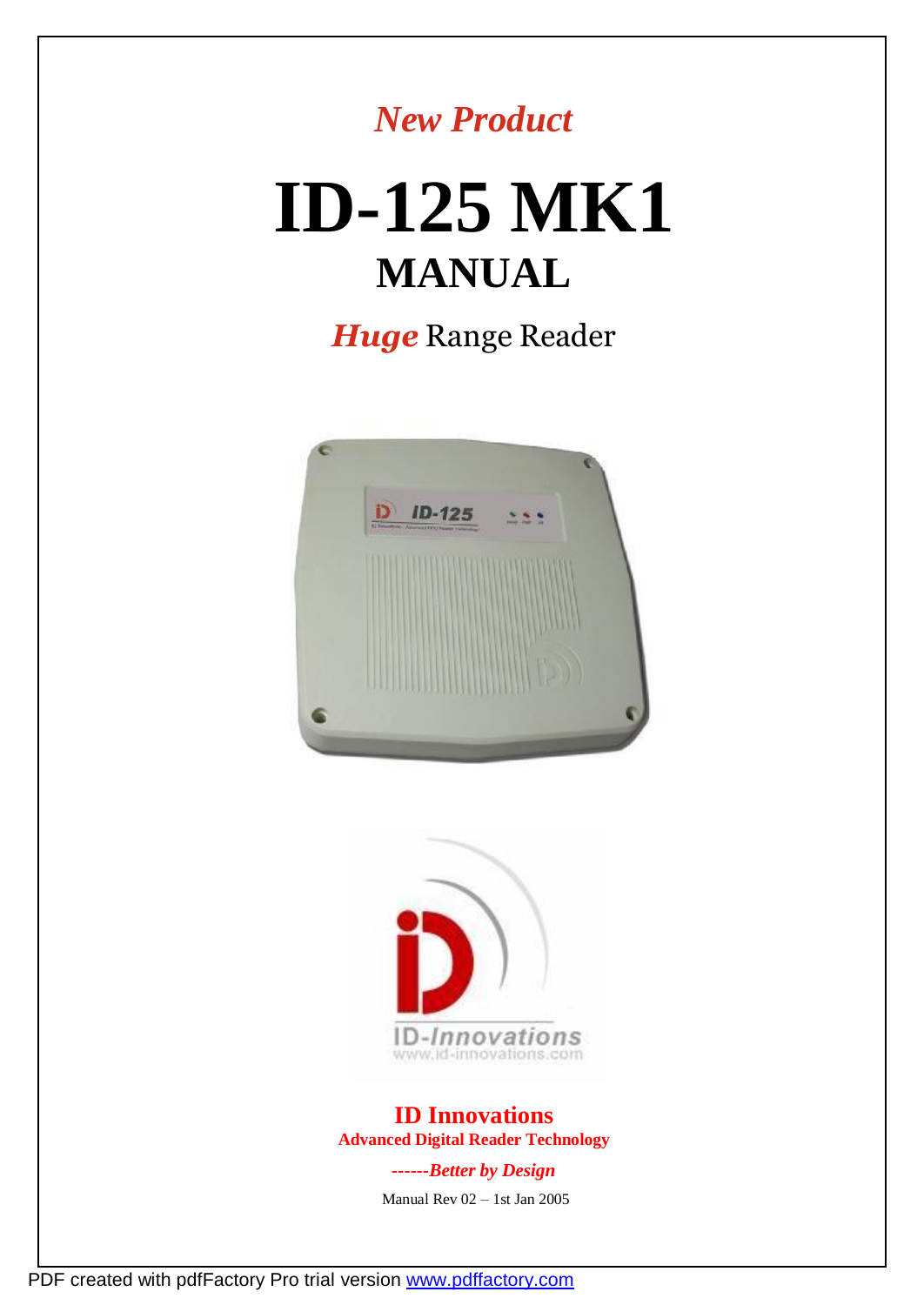#### **PRODUCT DESCRIPTION**

#### **Introduction**

The ID-125 is our latest advanced reader for the popular EM4001 format 125KHz tags to be introduced by ID-Innovations. Read ranges of up to 125 cm are possible with our Long Range Cards and up to 80cm with our ISO cards. Advanced features include auto-tuning and DSP capabilities to increase read range and to reduce unwanted vibration and interference. The ID-125 also features RS232, Wiegand26, Wiegand34, Magnetic ABA Track2 10digit and Magnetic ABA Track2 14digit output formats. Furthermore, the reader is encapsulated for environmental protection. The ID-125 has special anti-interference software that allows readers that are set more than 150cm apart to work without significant loss of range. The ID-125 is thus ideal for car park applications administration and assembling line functions.

#### **Features**

- Very Long Read Range
- Through-wall and hands free applications
- Auto-Tuning
- Strong Water Resistant Enclosure
- Readers can operate 150cm apart
- Five Output Formats
- Blue LED for customer use
- Ideal for Car Park Applications

#### **Description**

DSP (Digital Signal Processing) is used to provide superior range and reduce vibration and electrical noise effects. These effects are not eliminated so care should still be taken to position the equipment away from sources of electrical noise and vibration.

Temperature changes can affect accuracy of the antenna tuning. The ID-125 is equipped with a sophisticated self-tune facility or auto-tune. The reader performs an auto-tune shortly after powerup.

The normal temperature in using ID-125 is -10 $\sim$ 

55℃. For low temperature functioning use the ID-125 'Low Temperature' version which is rated to work down to  $-40^{\circ}$ C.

The blue LED in ID-125 is for customer use and may be lit by shorting orange wire to ground.

#### **Installation**

Position the ID-125 away from sources of interference such as main wiring. Do not fix the reader antenna on solid steel objects or range loss will occur and the auto-tuning may even run out of range. Moderate metal fixtures are acceptable. Computer monitors used in DOS mode can result in powerful interference especially when older monitors are used. Vibration can also cause loss of range.

If possible use a 1amp regulated linear Power Supply. Most Switching regulators are excellent but some can sometimes produce powerful interference and can reduce read-range.

The ID –125 reader should be positioned to avoid direct sunlight and away from lightning discharges. A lightning strike on the DC supply or data cables will take out the readers along with anything thing else on the lines

#### **SPECIFICATIONS**

Table 1. ID-125 Operational & Physical Characteristics

| <b>Parameter</b>           | <b>Conditions</b>                            |
|----------------------------|----------------------------------------------|
| <b>Power Requirements</b>  | $12V$ DC                                     |
| <b>Current Consumption</b> | 0.28 Amperes nominal                         |
| Frequency                  | 125 KHz                                      |
| Read Range                 | $\geq 80$ cm ISO cards                       |
| <b>Interfaces</b>          | RS232 (9600, n, 8, 1) and Wiegand26/34       |
| Transponder                | Read-only 64 bits, Manchester encoded        |
| Auto-tune                  | Internal upon switch-on and every 10 minutes |

[www.ID-Innovations.com](http://www.id-innovations.com/) Page 2 of 4 ID-125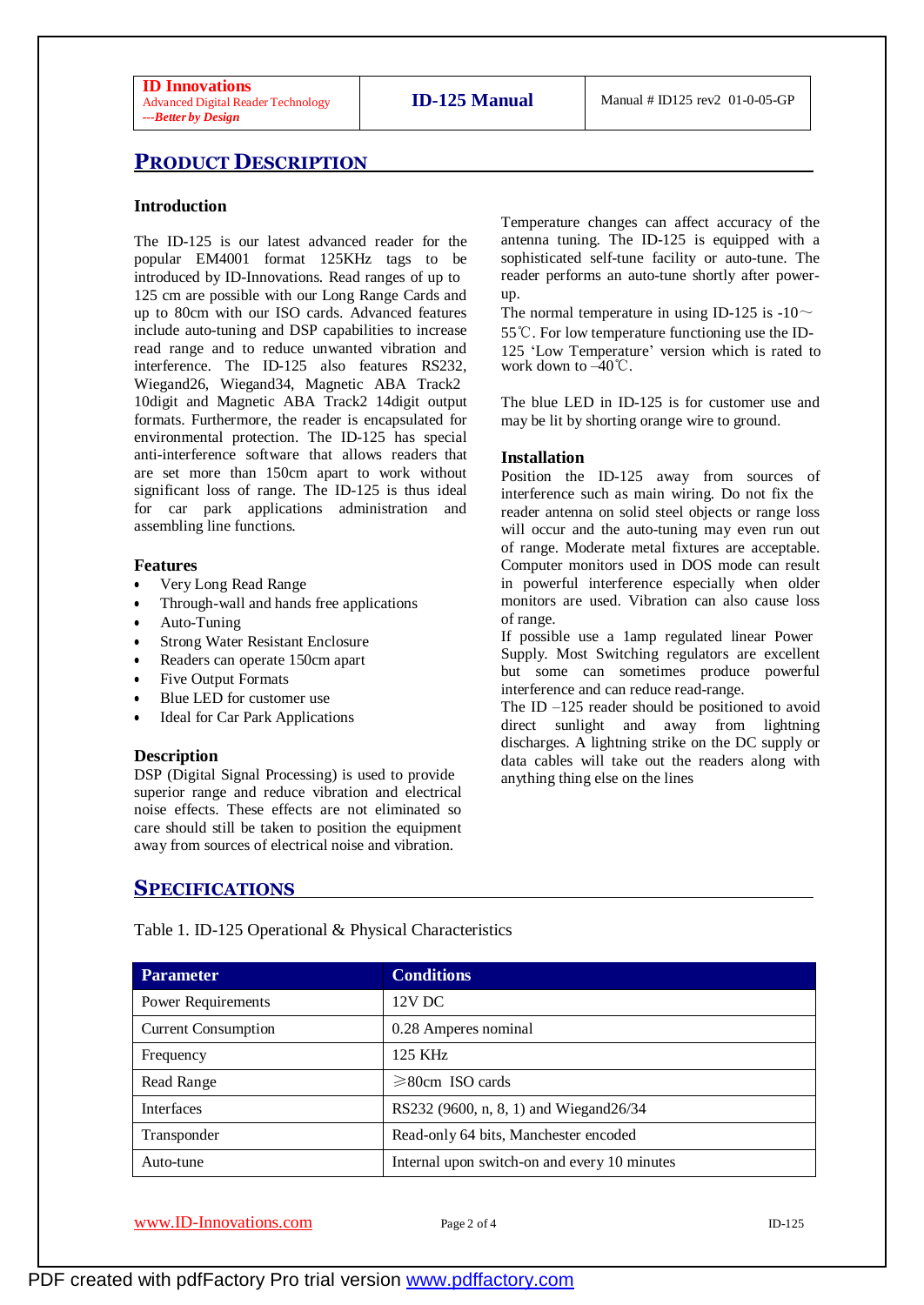| <b>ID Innovations</b><br><b>Advanced Digital Reader Technology</b><br>---Better by Design | <b>ID-125 Manual</b> | Manual # ID125 rev2 $01-0-05-GP$ |
|-------------------------------------------------------------------------------------------|----------------------|----------------------------------|
|-------------------------------------------------------------------------------------------|----------------------|----------------------------------|

| Read Indication          | Green LED and Beeper                                                                        |
|--------------------------|---------------------------------------------------------------------------------------------|
| Power On Indication      | Red LED                                                                                     |
| Blue LED (for customers) | Control indication from customers (By shorting orange wire to<br>ground. Pulse signal only) |
| Dimensions               | $265$ mm x $265$ mm x $35$ mm                                                               |
| Nominal Weight           | $1.5$ Kg                                                                                    |

# **DATA FORMATS**

#### Output Data Structure – ASCII

| STX(02h) | DATA (10 ASCII) | CHECK SUM $(2 \text{ ASCII})$ $CR$ $LF$ $ETX (03h)$                                                                  |  |  |
|----------|-----------------|----------------------------------------------------------------------------------------------------------------------|--|--|
|          |                 | [The 1byte (2 ASCII characters) Check sum is the arithmetic addition of the 5 hex bytes (10 ASCII) Data characters.] |  |  |

#### Output Data Structure – Wiegand26 ( $P =$  Parity start bit and stop bit)

|                   | ⌒<br>∽ |   |   |   |              | $\overline{ }$ |   | Q | 10 |   |        |                     | 14 |                  | 18 | 19 | 20 | $\angle 1$ | ∠∠ | $\Delta$ | 24 | 26 |
|-------------------|--------|---|---|---|--------------|----------------|---|---|----|---|--------|---------------------|----|------------------|----|----|----|------------|----|----------|----|----|
|                   | ᠇<br>н | E | Е | F | $\mathbf{r}$ |                | E | E | Ε  | E | F<br>∸ | $\blacksquare$<br>∸ |    |                  |    |    |    |            |    |          |    |    |
| Even parity $(E)$ |        |   |   |   |              |                |   |   |    |   |        |                     |    | Odd parity $(O)$ |    |    |    |            |    |          |    |    |

#### Output Data Structure – Wiegand  $34$  (P = Parity start bit and stop bit)

|                   |  |  |  |  |  |  |  |  |  | 1  2   3  4   5   6   7   8   9  10 11 12 13 14 15 16 17 18 19 20 21 22 23 24 25 26 27 28 29 30 31 32 33 34 |  |  |                  |  |  |  |  |  |  |  |  |  |
|-------------------|--|--|--|--|--|--|--|--|--|-------------------------------------------------------------------------------------------------------------|--|--|------------------|--|--|--|--|--|--|--|--|--|
|                   |  |  |  |  |  |  |  |  |  | $[P E E E E E E E E E E E E E E E E E O O O O O O O O O O O O O O O P $                                     |  |  |                  |  |  |  |  |  |  |  |  |  |
| Even parity $(E)$ |  |  |  |  |  |  |  |  |  |                                                                                                             |  |  | Odd parity $(0)$ |  |  |  |  |  |  |  |  |  |

#### Output Data Magnetic ABA Track2 10Decimal Characters

| 10 Leading Zeros | <b>SS</b> | Data (10 ASCII Char)                                                                                              | $^{\prime}$ LCR. | 10 Ending Zeros |
|------------------|-----------|-------------------------------------------------------------------------------------------------------------------|------------------|-----------------|
|                  |           | [SS is the Start Character of 11010, ES is the end character of 11111, LRC is the Longitudinal Redundancy Check.] |                  |                 |

#### Output Data Magnetic ABA Track2 14Decimal Characters

| 10 Leading Zeros                                                                                                                                      | SS. | Data (14 ASCII Char) |  |  | $\mid$ LCR $\mid$ 10 Ending Zeros |  |  |
|-------------------------------------------------------------------------------------------------------------------------------------------------------|-----|----------------------|--|--|-----------------------------------|--|--|
| $[CC]$ is the $C$ text $C$ beyonder of 11010. $\overline{LC}$ is the and ebergeden of 11111. $\overline{DC}$ is the Longitudinal Dedundancy $C$ heal: |     |                      |  |  |                                   |  |  |

#### [SS is the Start Character of 11010, ES is the end character of 11111, LRC is the Longitudinal Redundancy Check.]

#### Report Format

Upon switch-on the reader sends a report via the RS232 line. The report indicates the Software Revision and the Tuning Variable. A typical report will be as follows (hex values):

| Day | Month | r ear | Rev1S1O1# | $\mathbf{r}$<br>`une<br>√arıable | Checksum<br>Arithmetic' |
|-----|-------|-------|-----------|----------------------------------|-------------------------|
| UΙ  | ◡▴    | UΙ    | 08        | 04                               | TT                      |

The Tune Variable indicates the Tuning Capacity. A figure between 01h-0Dh is OK. A figure outside this range can be caused by environmental demands, possibly due to fixing directly onto sheet steel.